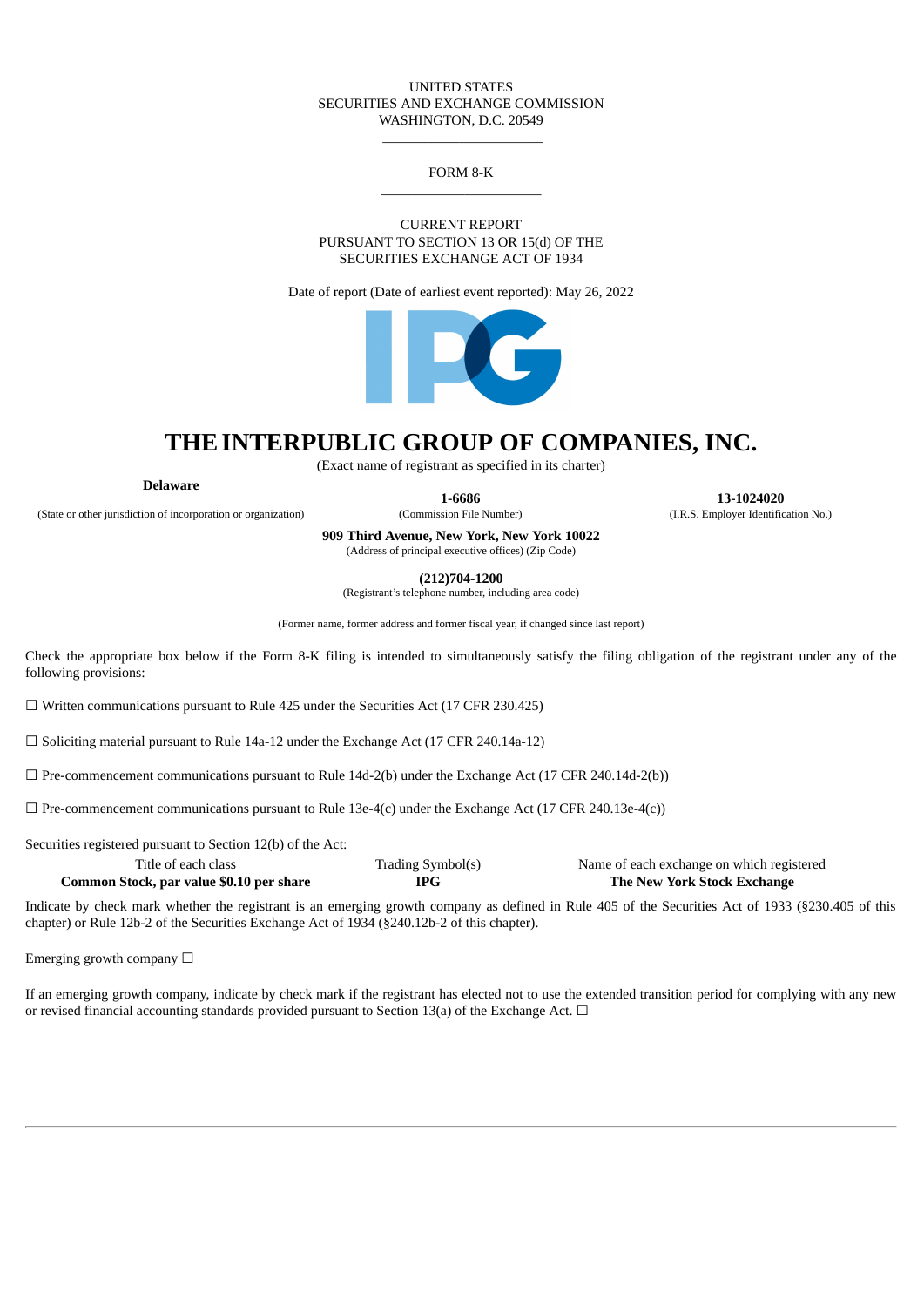## **Item 5.07. Submission of Matters to a Vote of Security Holders.**

(a) The annual meeting of stockholders of The Interpublic Group of Companies, Inc. was held on May 26, 2022.

(b) The following matters were voted upon with the final results indicated below.

1. The nominees listed below were elected directors until the next annual meeting of stockholders with the respective votes set forth opposite their names:

|                          |             |                |                | <b>BROKER NON-</b> |
|--------------------------|-------------|----------------|----------------|--------------------|
| <b>NOMINEE</b>           | <b>FOR</b>  | <b>AGAINST</b> | <b>ABSTAIN</b> | <b>VOTES</b>       |
| Jocelyn Carter-Miller    | 308,741,510 | 38,060,688     | 465,126        | 15,328,161         |
| Mary J. Steele Guilfoile | 321,914,564 | 24,884,476     | 468,284        | 15,328,161         |
| Dawn Hudson              | 333,659,020 | 13,141,487     | 466,817        | 15,328,161         |
| Philippe Krakowsky       | 342,393,938 | 4,753,750      | 119,636        | 15,328,161         |
| Jonathan F. Miller       | 335,726,606 | 10,973,646     | 567,072        | 15,328,161         |
| Patrick Q. Moore         | 341,791,574 | 4,908,048      | 567,702        | 15,328,161         |
| Linda S. Sanford         | 337,918,510 | 8,877,843      | 470.971        | 15,328,161         |
| David M. Thomas          | 324,526,163 | 22,173,700     | 567,461        | 15,328,161         |
| E. Lee Wyatt, Jr.        | 320,090,563 | 26,611,625     | 565,136        | 15,328,161         |
|                          |             |                |                |                    |

2. A proposal to approve confirmation of the appointment of PricewaterhouseCoopers LLP as independent registered public accounting firm for fiscal year 2022 was approved with the votes set forth below:

| For            | 345,336,698 |
|----------------|-------------|
| <b>Against</b> | 17,185,101  |
| <b>Abstain</b> | 73.686      |

There were no broker non-votes.

3. An advisory ballot question on named executive officer compensation was approved with the votes set forth below:

| For                     | 310,708,128 |
|-------------------------|-------------|
| <b>Against</b>          | 36,026,360  |
| <b>Abstain</b>          | 532.836     |
| <b>Broker Non-Votes</b> | 15,328,161  |

4. A stockholder proposal entitled "Independent Board Chairman" was defeated with the votes set forth below:

| For                     | 73,219,218  |
|-------------------------|-------------|
| <b>Against</b>          | 268,666,800 |
| <b>Abstain</b>          | 5,381,306   |
| <b>Broker Non-Votes</b> | 15,328,161  |